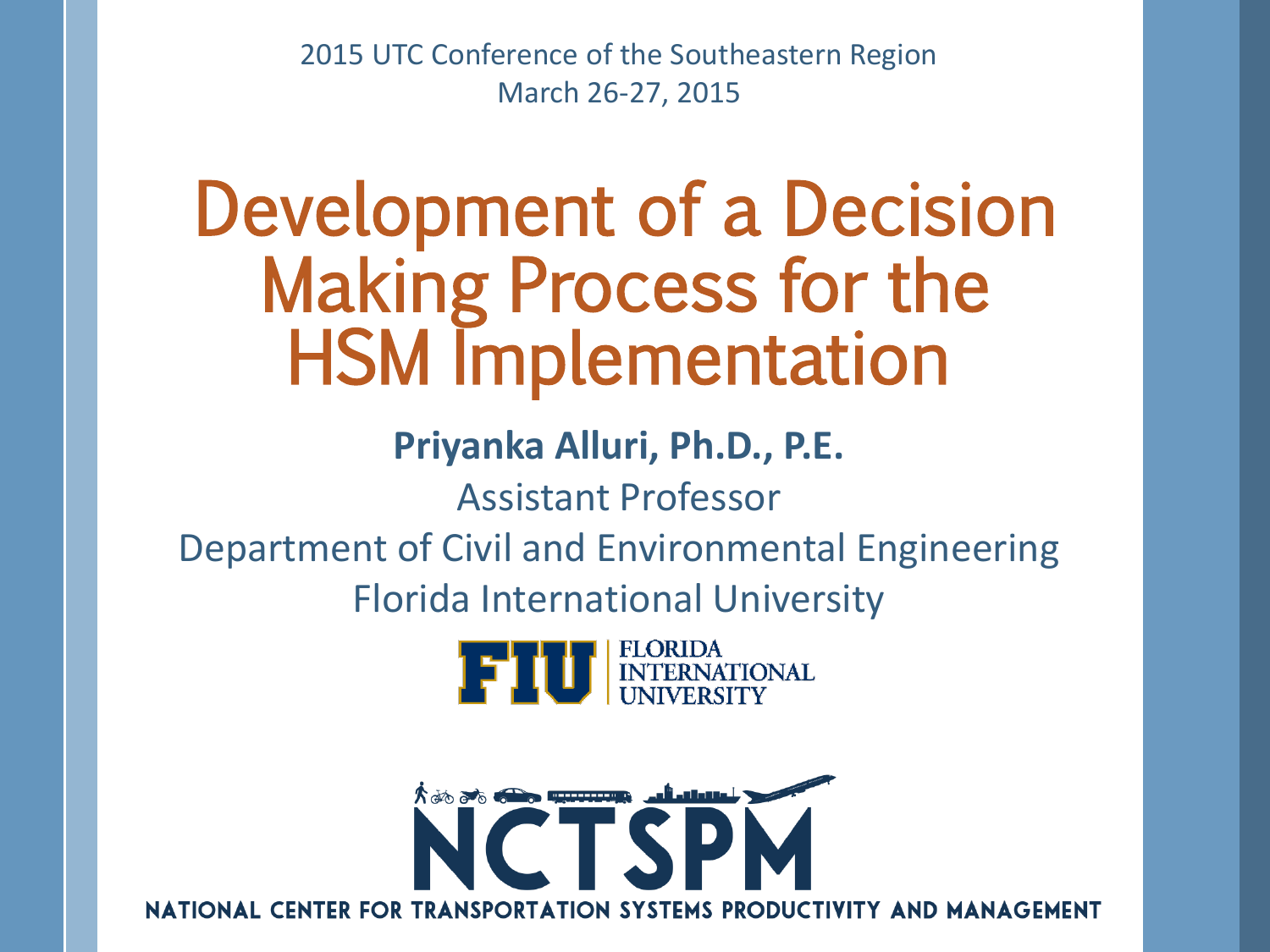#### Research Team

#### **Researchers**

- Priyanka Alluri, Assistant Professor
- Albert Gan, Professor
- Kaiyu Liu, Senior Research Associate

#### **Student**

• Md. Asif Raihan, Ph.D. Student



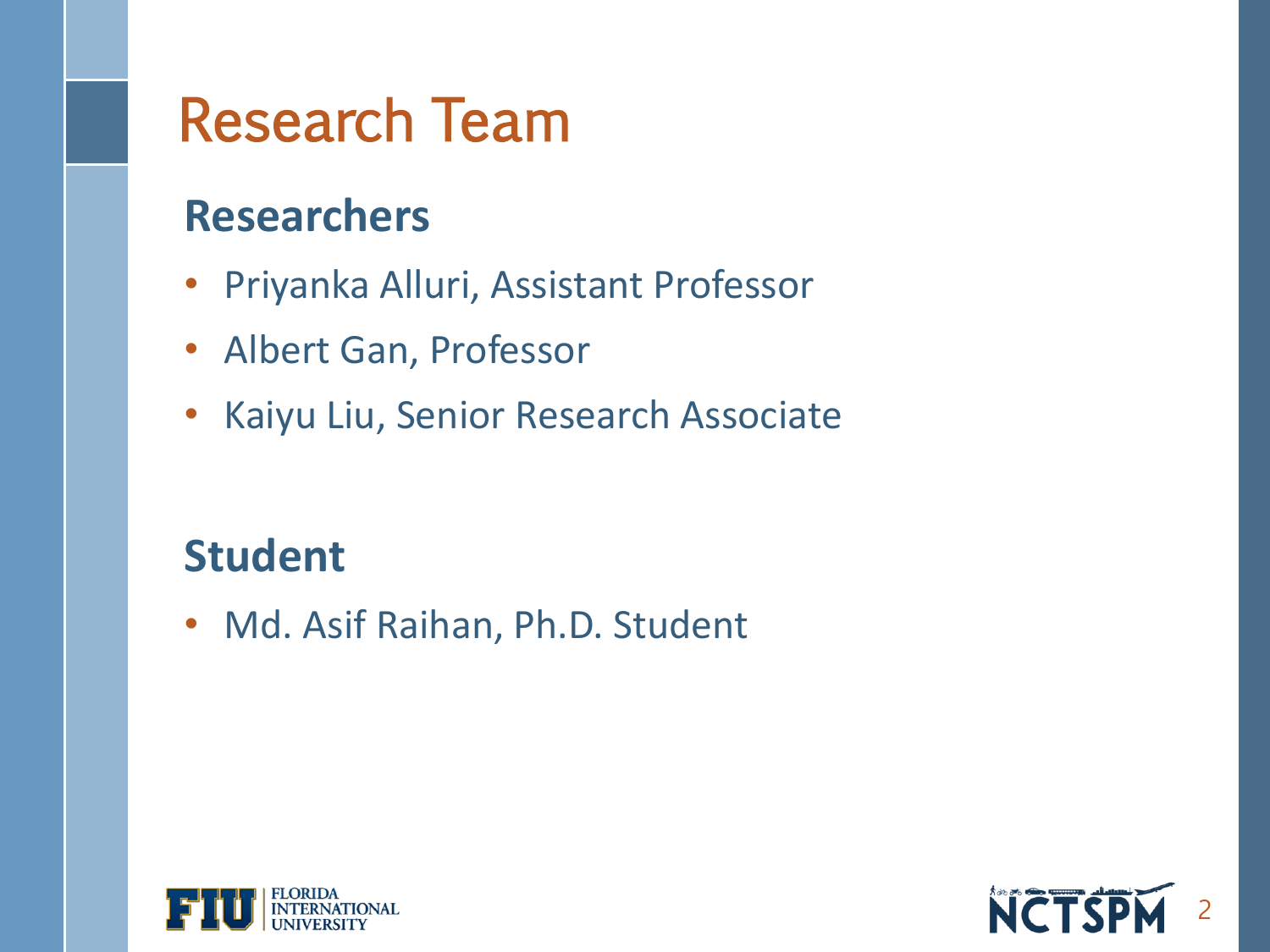# Challenges to Implementing HSM

- Data quality and availability
- Determining the appropriate performance metrics
- Resources to conduct additional analysis
- Difficulty in interpreting results
- HSM's complexity
- Development of calibration factors for the HSM SPFs

(Source: Louisiana Department of Transportation and Development)



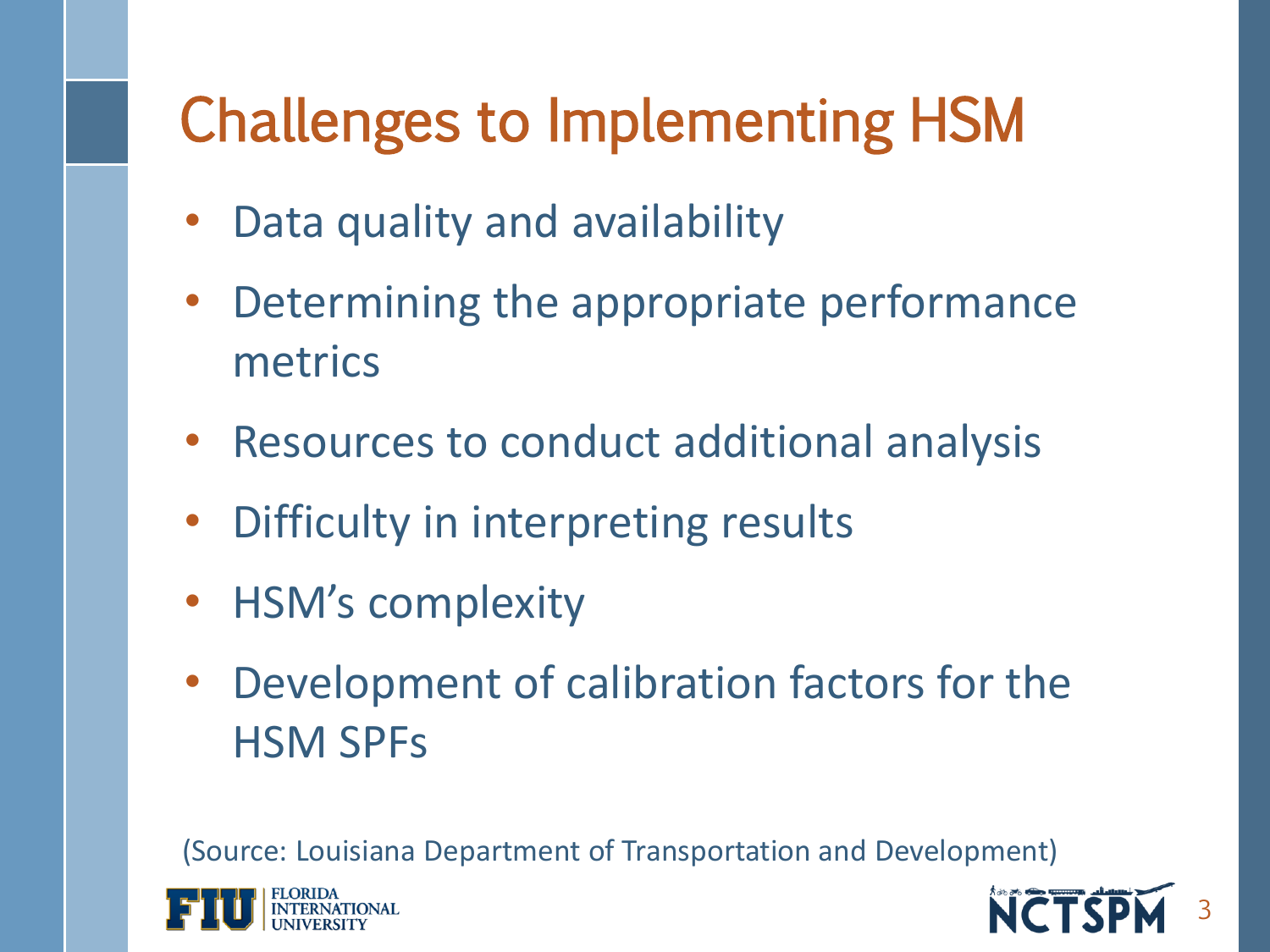#### Roadway Safety Management Process in the HSM



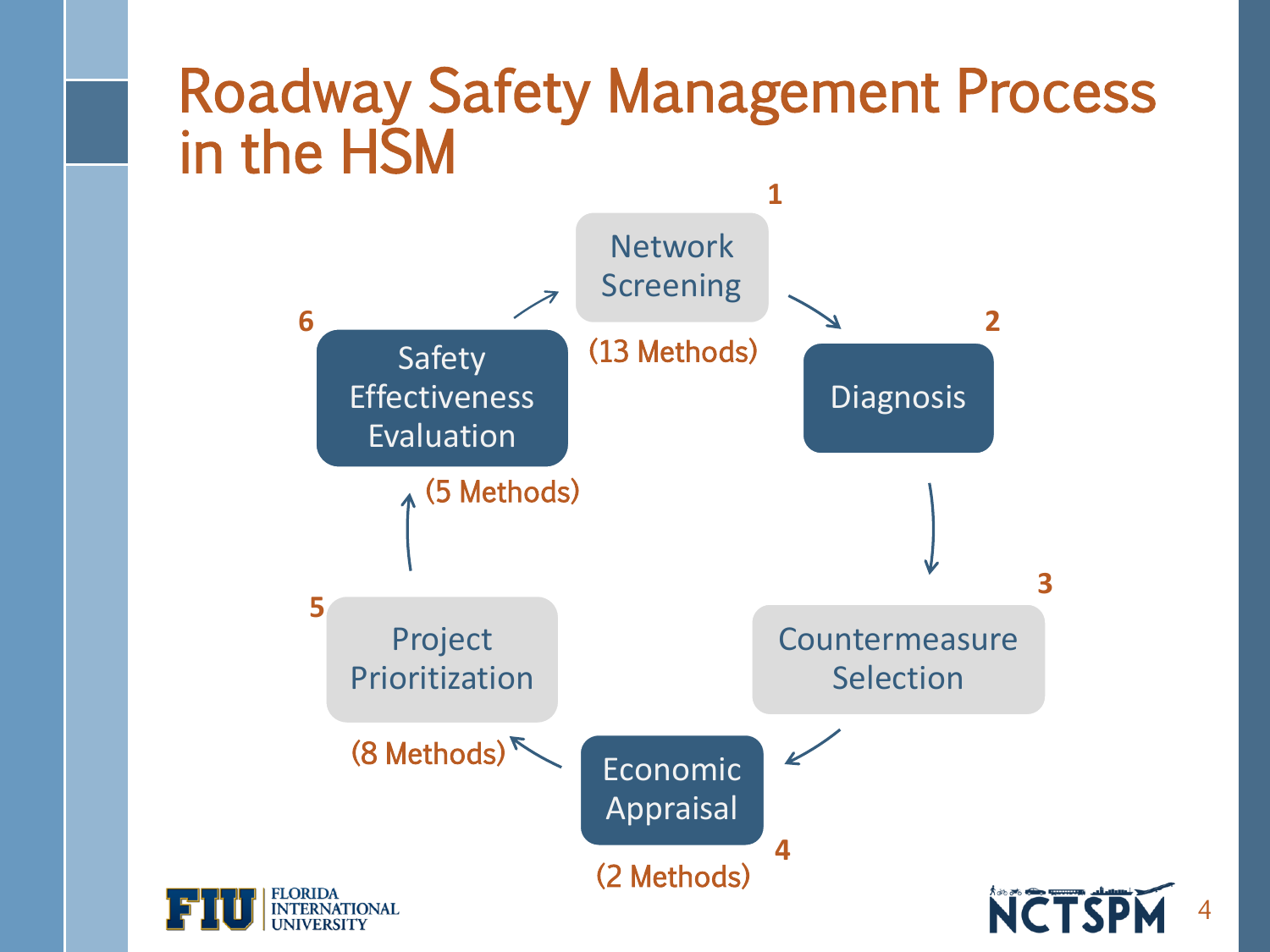## Project Objective

- To develop a web-based decision making tool to assist agencies tailor the HSM to their needs by helping them select the most suitable methods among those discussed in the HSM.
- Recommend the most appropriate method that best meets the agency's needs, data, available statistical expertise, available software tools, etc.



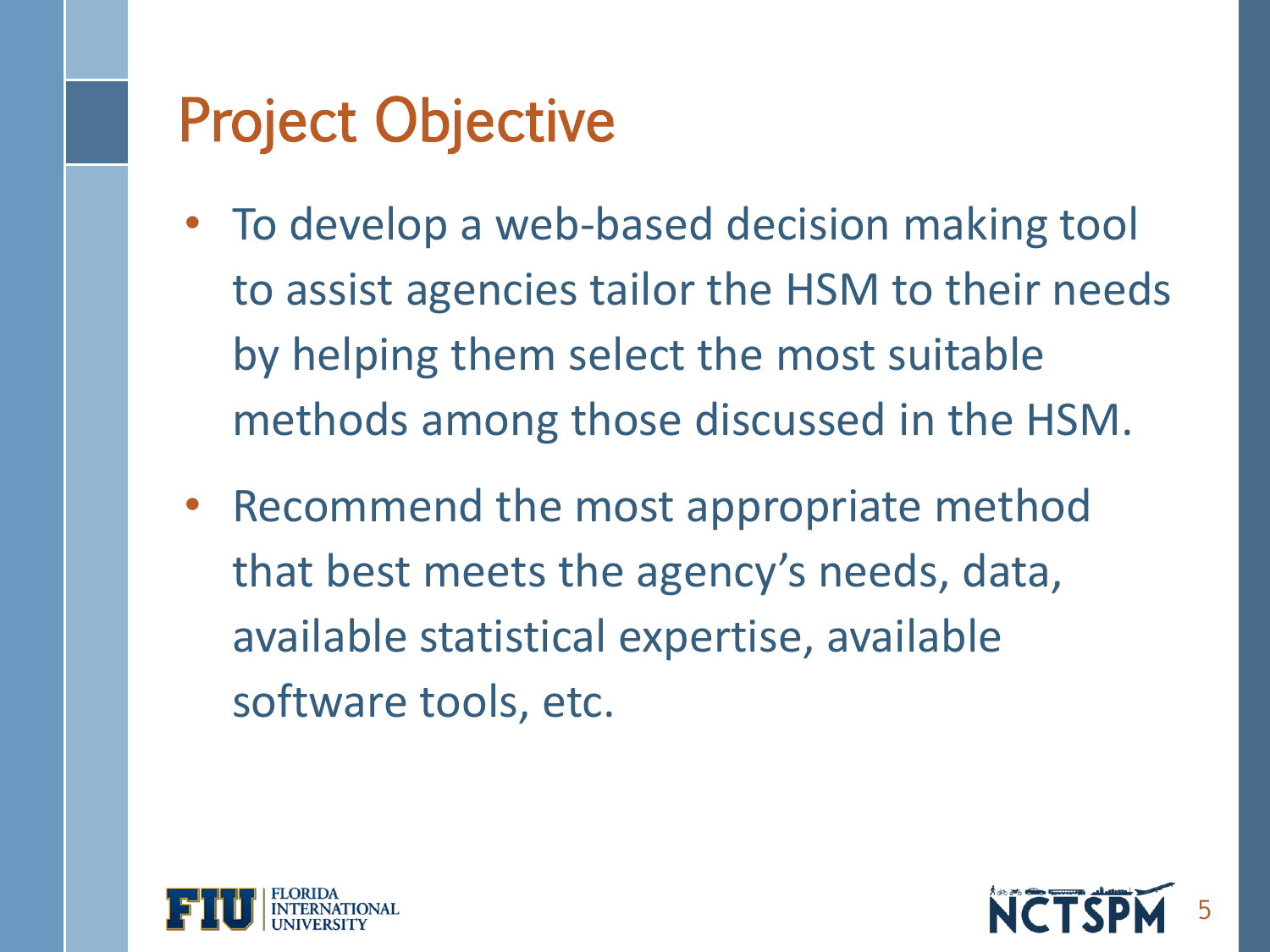#### Research Tasks

- 1. Identify Factors
- 2. Develop Decision Making Process
- 3. Develop and Test Web-based Decision Making Tool
- 4. Conduct Technology Transfer Activities
- 5. Prepare, Submit, and Revise Final Report



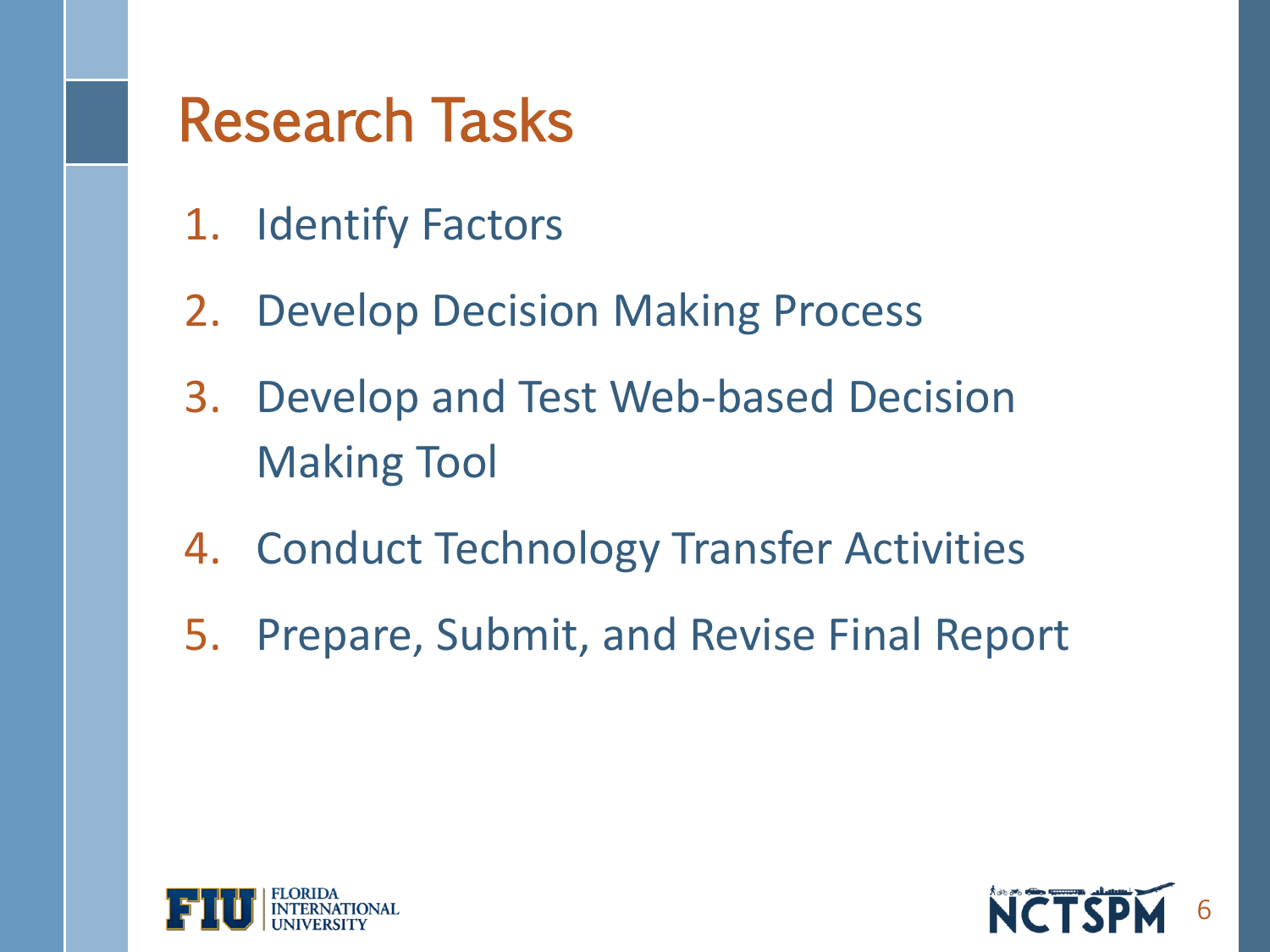# Task One: Identify Factors

- Avg. Crash Freq.
- Crash Rate
- EPDO Avg. Crash Freq.
- Relative Severity Index
- Critical Rate
- Excess Predicted Avg. Crash Freq. using Method of Moments Network Screening
	- Level of Service of Safety
	- Excess Predicted Avg. Crash Freq. Using SPFs
- **Network** • Prob. of Specific Crash Types Exceeding Threshold Proportion
	- Excess Proportion of Specific Crash Types
	- Expected Avg. Crash Freq. with EB Adjustments
	- EPDO Avg. Crash Freq. with EB Adjustment
	- Excess Expected Avg. Crash Freq. with EB Adjustment

#### • Agency Goals

- Data Availability
- Reqd. Statistical Expertise
- Reliability of Results
- Method's Robustness
- Facility Type
- Available Resources

- Net Present Value Economic Appraisal &
	- Benefit-Cost Ratio
	- Project Costs

Appraisal

conomic

- Monetary value of project benefits
- No. of total crashes reduced
- Project Prioritization • No. of fatal and incapacitating injury crashes reduced ect
	- No. of fatal and injury crashes reduced
	- Cost-effectiveness index

• Observational before/after studies

o Using SPFs – the EB method

Safety **Effectiveness** 

- o Using the comparison-group method
- o To evaluate shifts in collision crash type proportions • Using SPFs – the EB method<br>• Using the comparison-group method<br>• To evaluate shifts in collision crash<br>type proportions<br>• Observational cross-sectional studies
- Evaluation
	- Experimental before/after studies

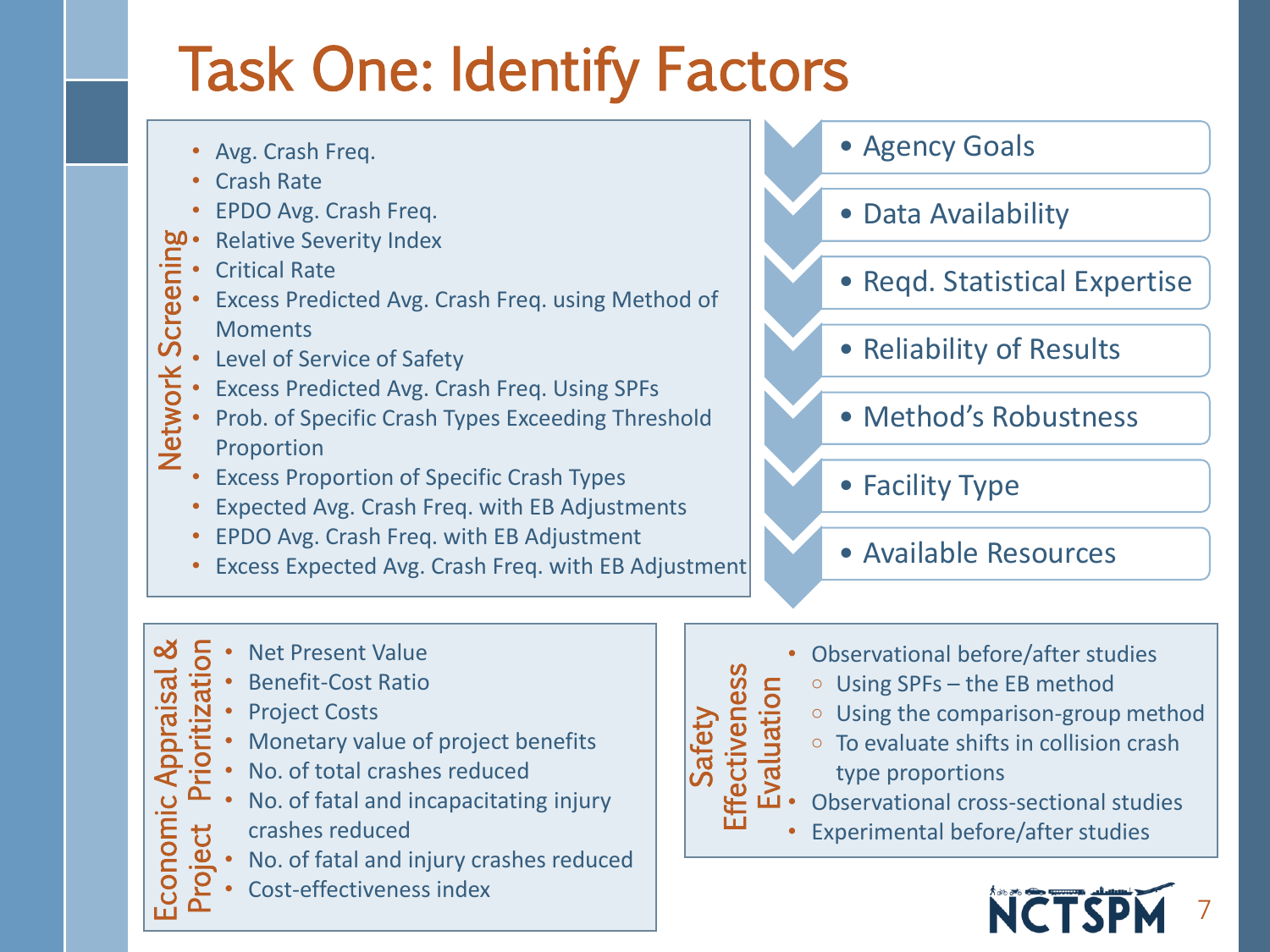# Review of the States' 2014 HSIP Reports

- Available software applications
- New practices used to implement the HSIP
- Data (Crash, Exposure, Roadway Characteristics)
- Methods used
- Are local roads included? If yes, are the methods similar to the ones used to analyze state roads?
- Process to prioritize projects
- Process to identify potential countermeasures
- Recently adopted methodology practices



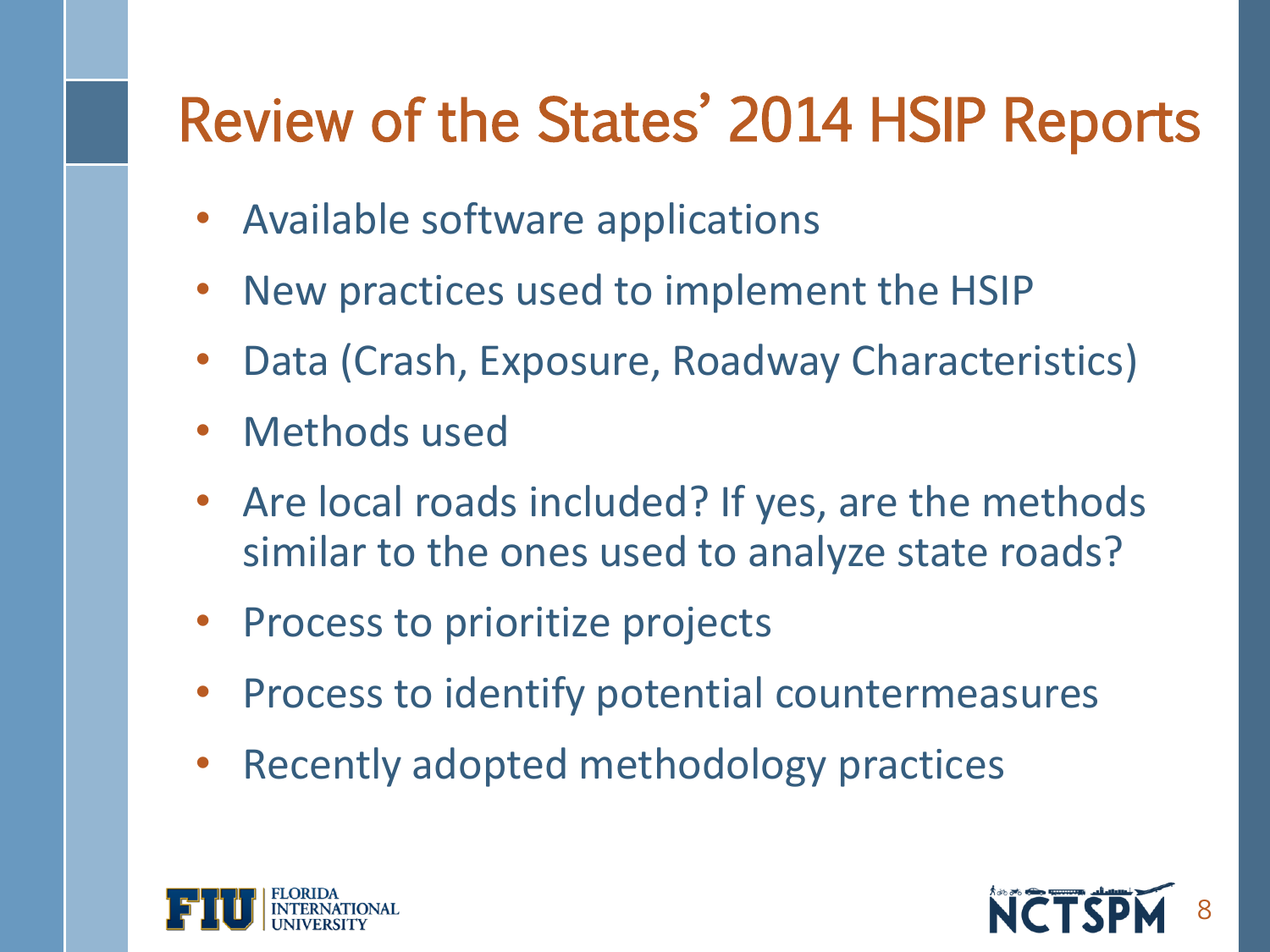## Data Available to the States

- Crash Data (Location, Type, and Severity)
	- All crashes
	- Severe crashes (i.e., fatal or fatal & severe injury crashes)
	- Specific crashes such as pedestrian crashes, bicycle crashes, crashes involving commercial motor vehicles
- **Exposure Data** 
	- Traffic volume
	- Population for pedestrian and bicycle safety
	- For intersections, sometimes only mainline traffic



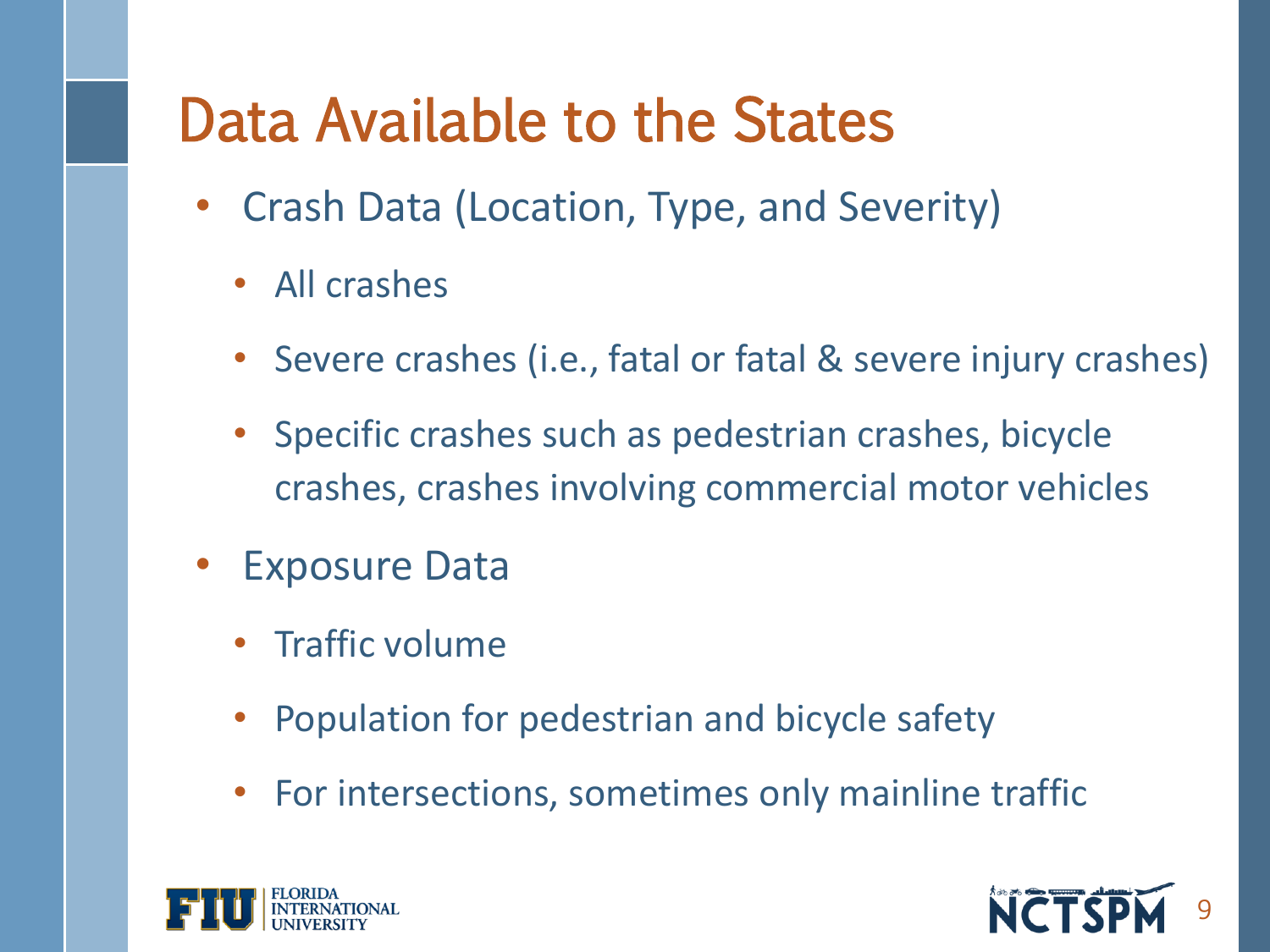## State-of-the-Practice Network Screening Methods

- Traditional Methods
	- Crash Frequency
	- Crash Rate
	- Critical Crash Rate
	- **Relative Severity Index**
	- EPDO
	- **Probability of Specific** Crash Types
	- Systemic Approach
- Advanced Methods
	- Level of Service of Safety (LOSS)
	- **Expected Crash** Frequency With EB Adjustment
	- **Excess Expected Crash** Frequency With EB Adjustment



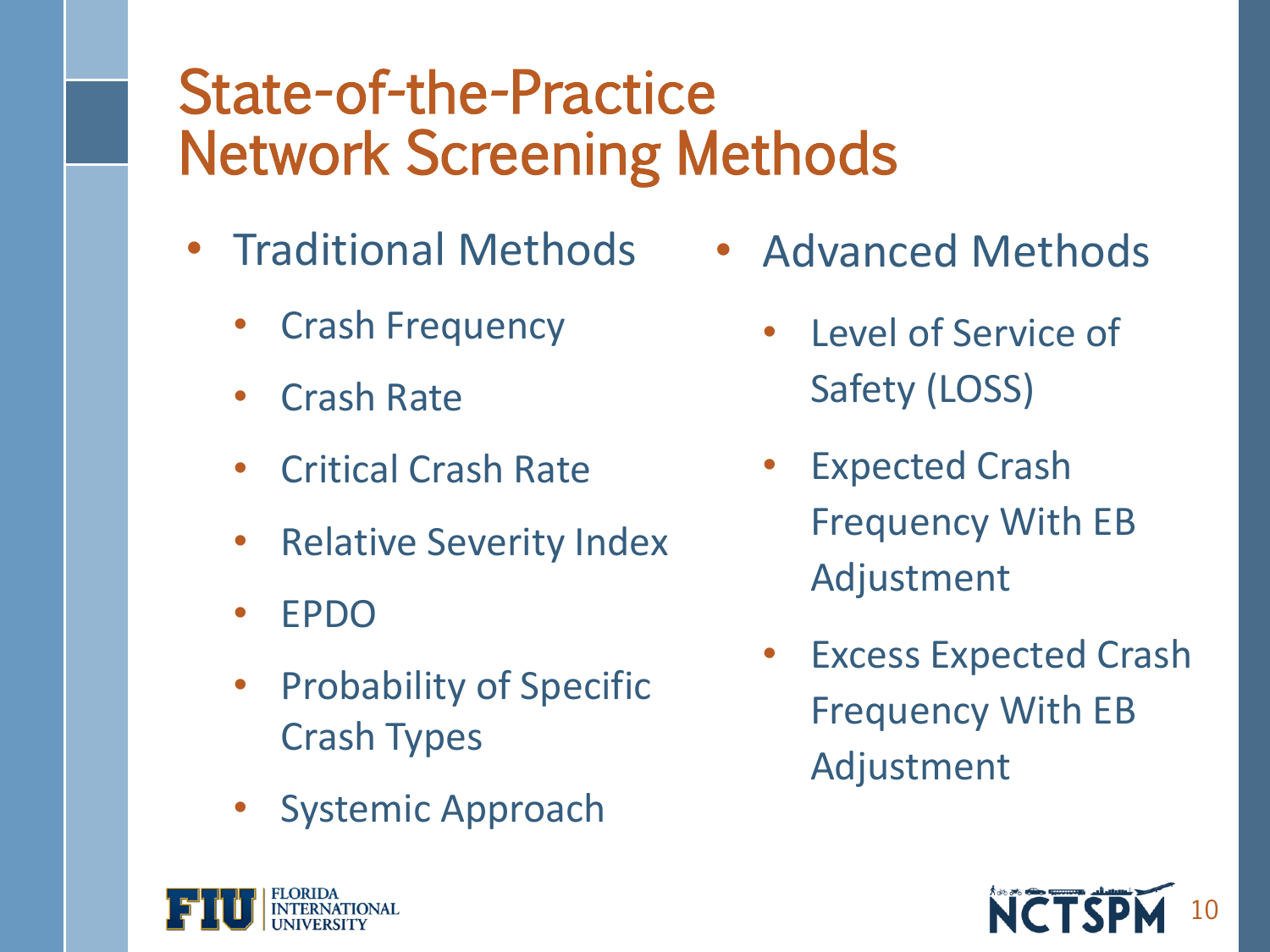# Safety Improvement on Local Roads

- Methods depend on the facility type and the program of interest (i.e., focus area)
- Inclusion of local roads depend on data availability and agency policy
- If the method to analyze local roads is different from state roads, local roads are mostly ranked based on crash frequency because of lack of exposure data



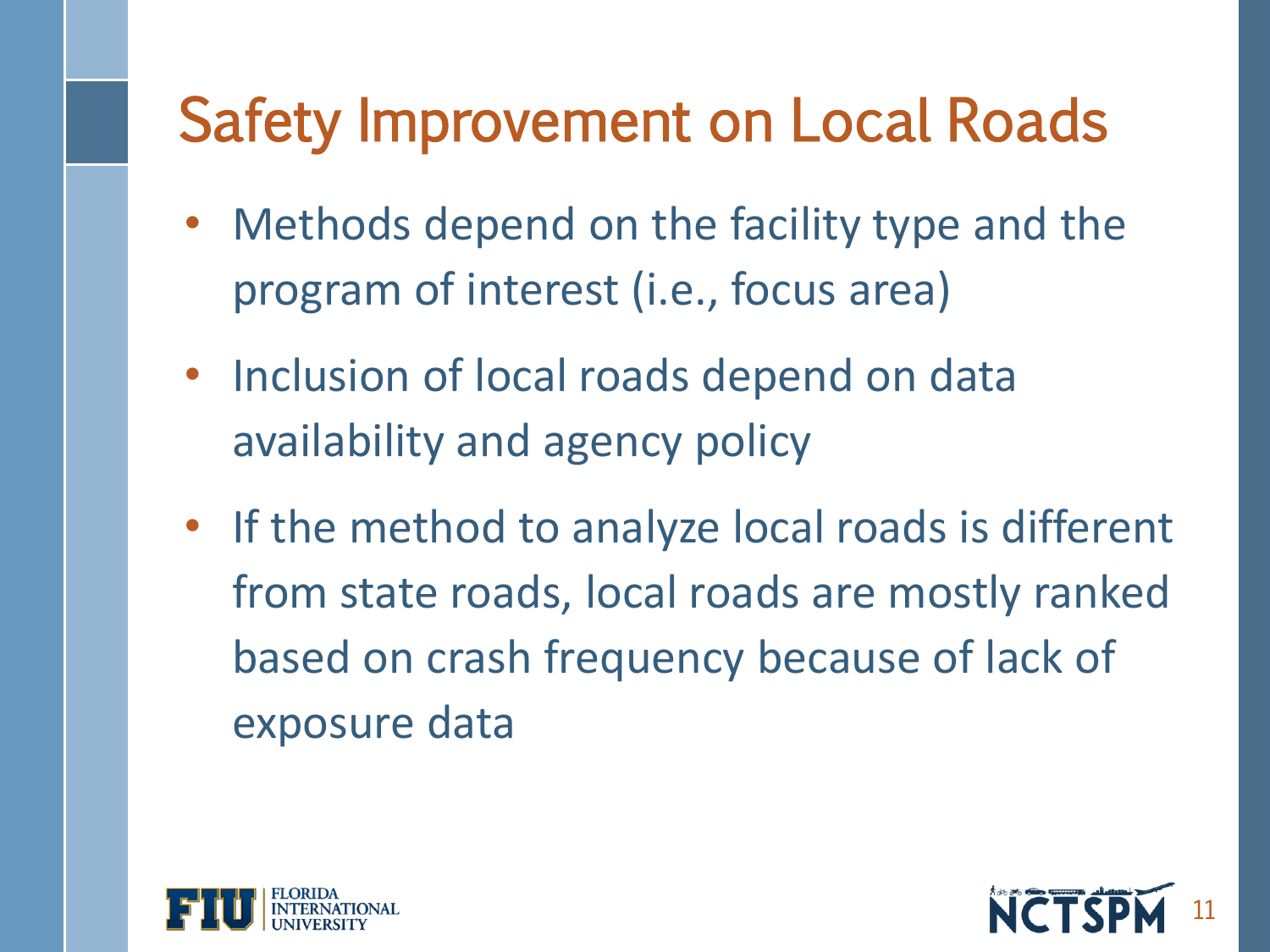# States' Project Prioritization Processes

- Ranking Based on B/C or Net Benefit
- Available Funding
- Cost Effectiveness
- Relative Weight in Scoring
- Others, such as:
	- Systemic Safety Initiative
	- Project Readiness



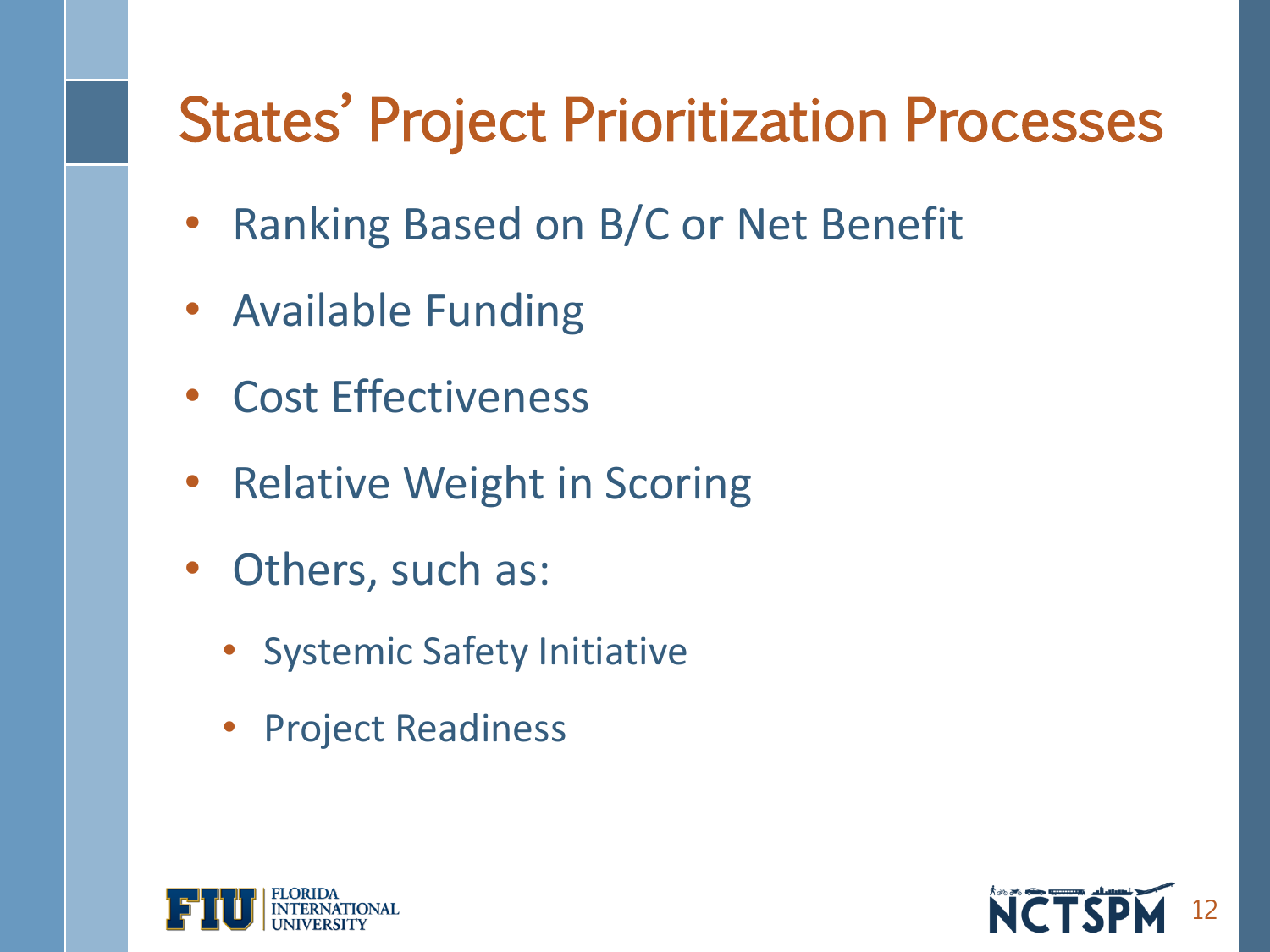#### States' Processes to Identify Potential Countermeasures

- Engineering Study
- Road Safety Assessment
- Others, such as:
	- Crash Data Evaluation
	- Field Review of Location
	- Enforcement and Other Stakeholders Input



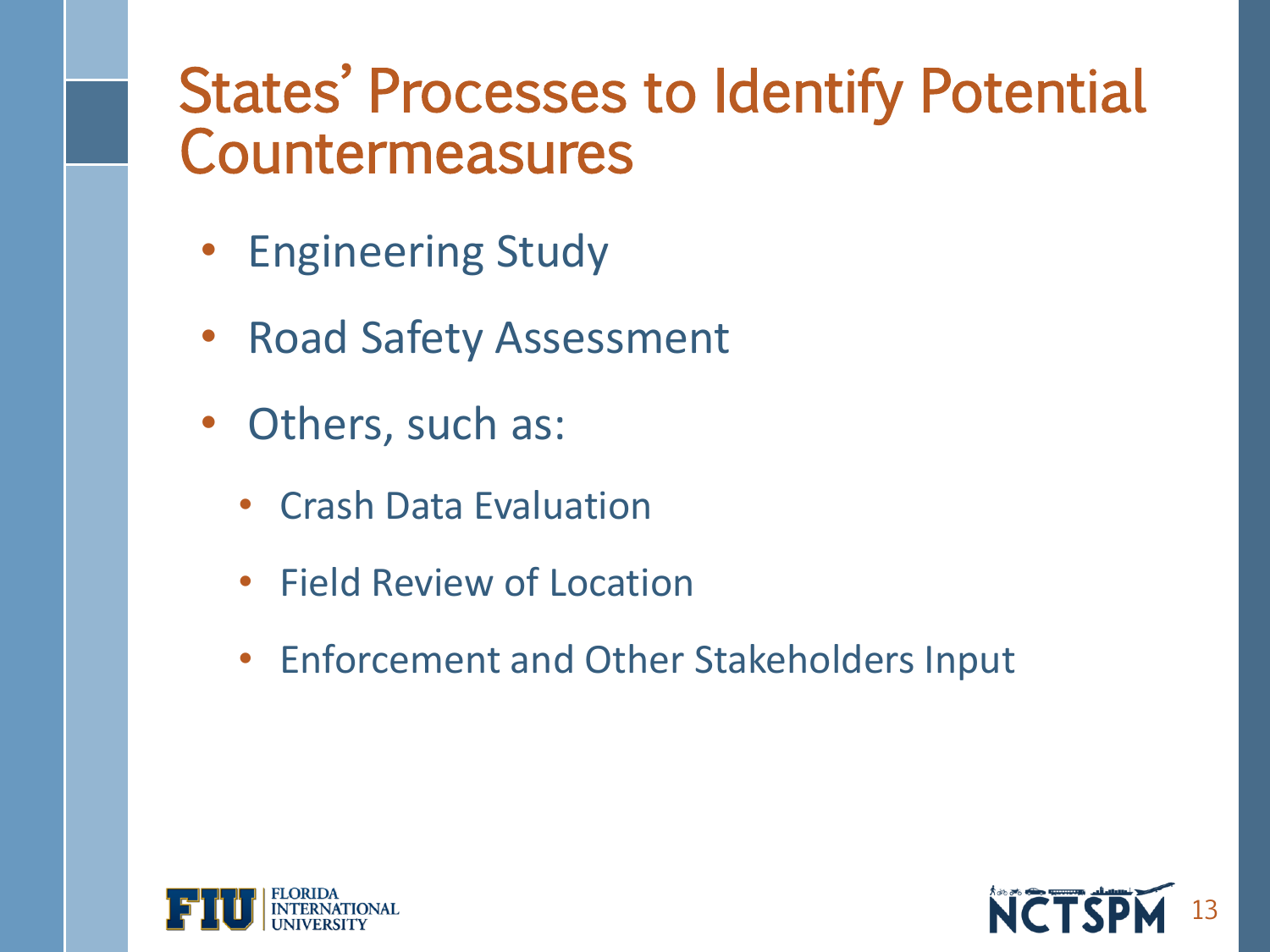#### Recently Implemented Methodology **Practices**

- HSM mostly on a case-by-case basis
- Road Safety Audits
- Systemic Approach



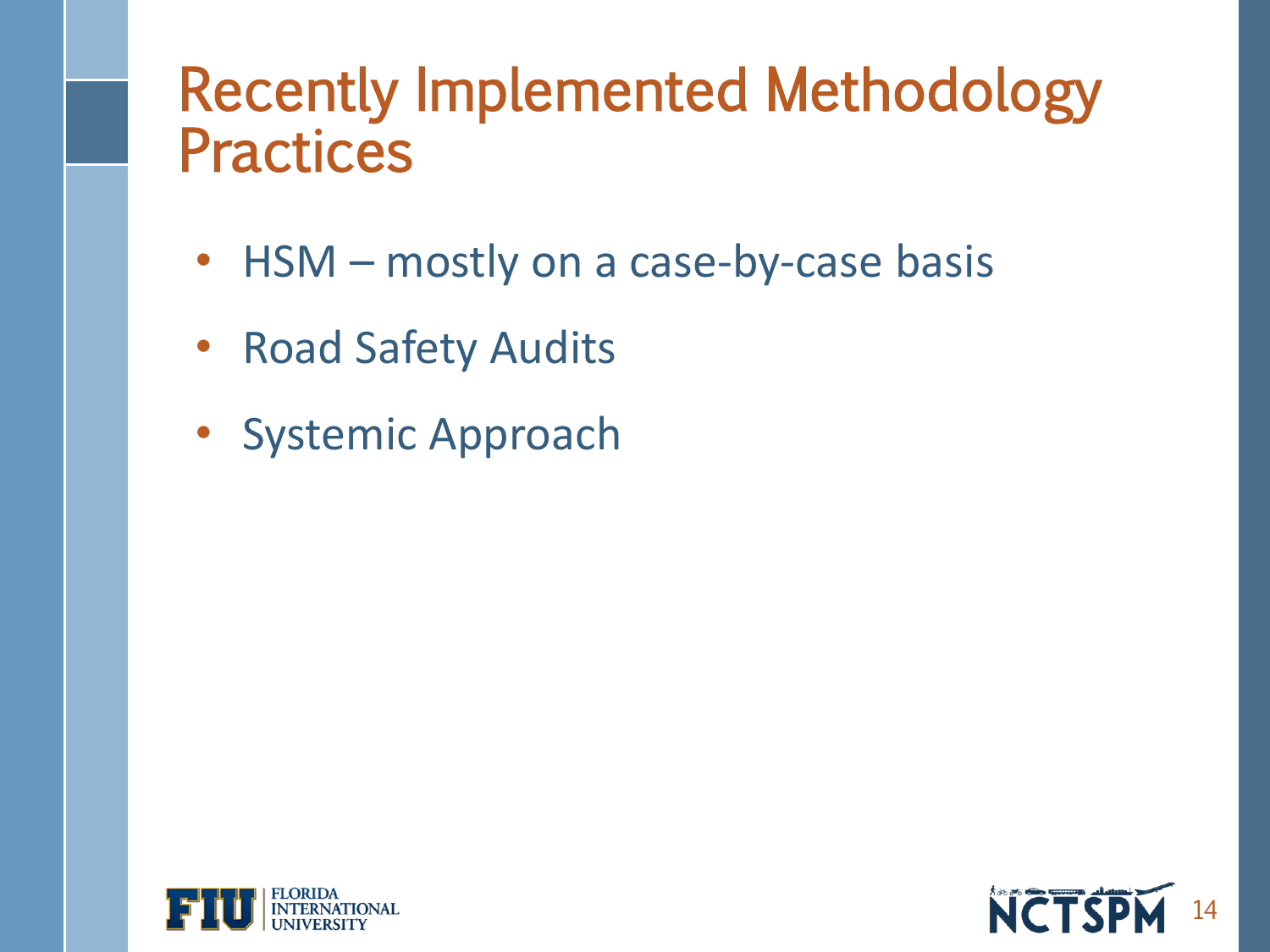# Upcoming Steps

- Finalize the factors
	- Data Availability
	- Required Statistical Expertise
	- Methods' Robustness
- Develop the decision making process
- Implement the decision making process in a web-based application



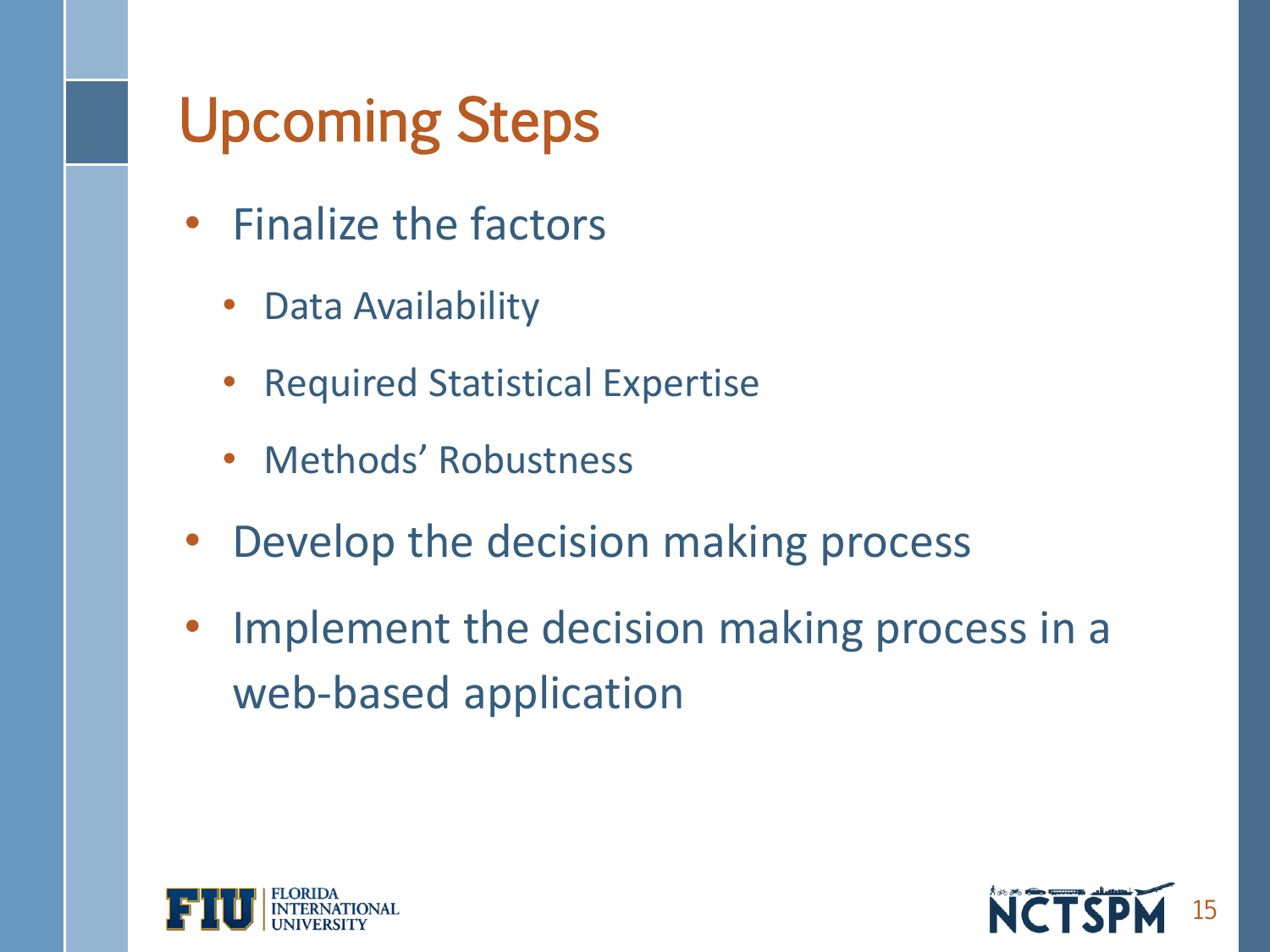### Research Impact

- Determining the appropriate performance metrics is a challenge in implementing the **HSM**
- It is the first known study to assist agencies in selecting the most appropriate methods
- It provides the much needed guidance in selecting the most appropriate methods through an easy-to-use web-based decision making tool



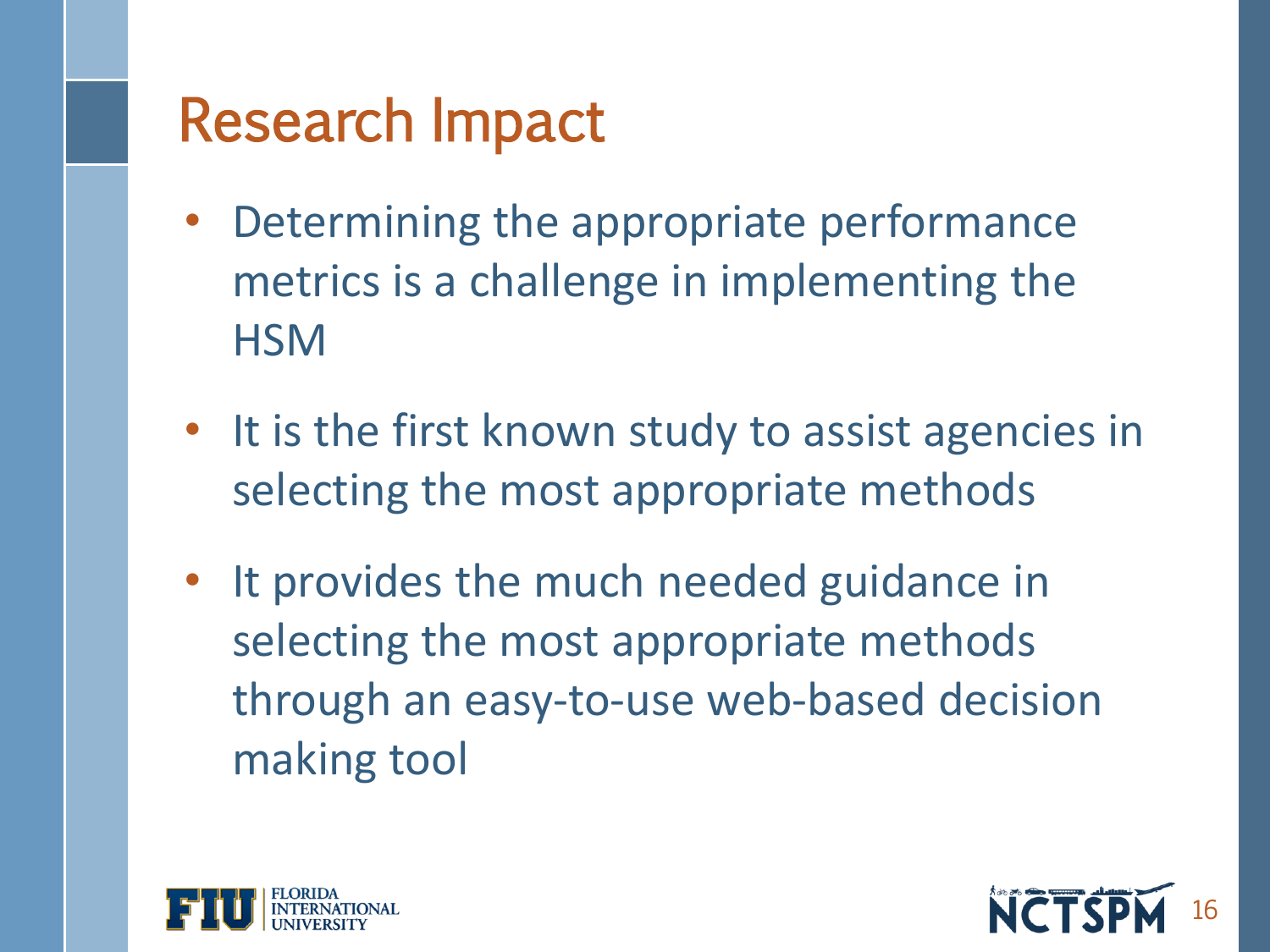#### Technology Transfer & Research Implementation

- Distribute the tool to the HSM champions in local agencies
- Present the decision making process and the web-based tool at regional and national conferences
- Advertise the tool on the NCTSPM and the LCTR websites



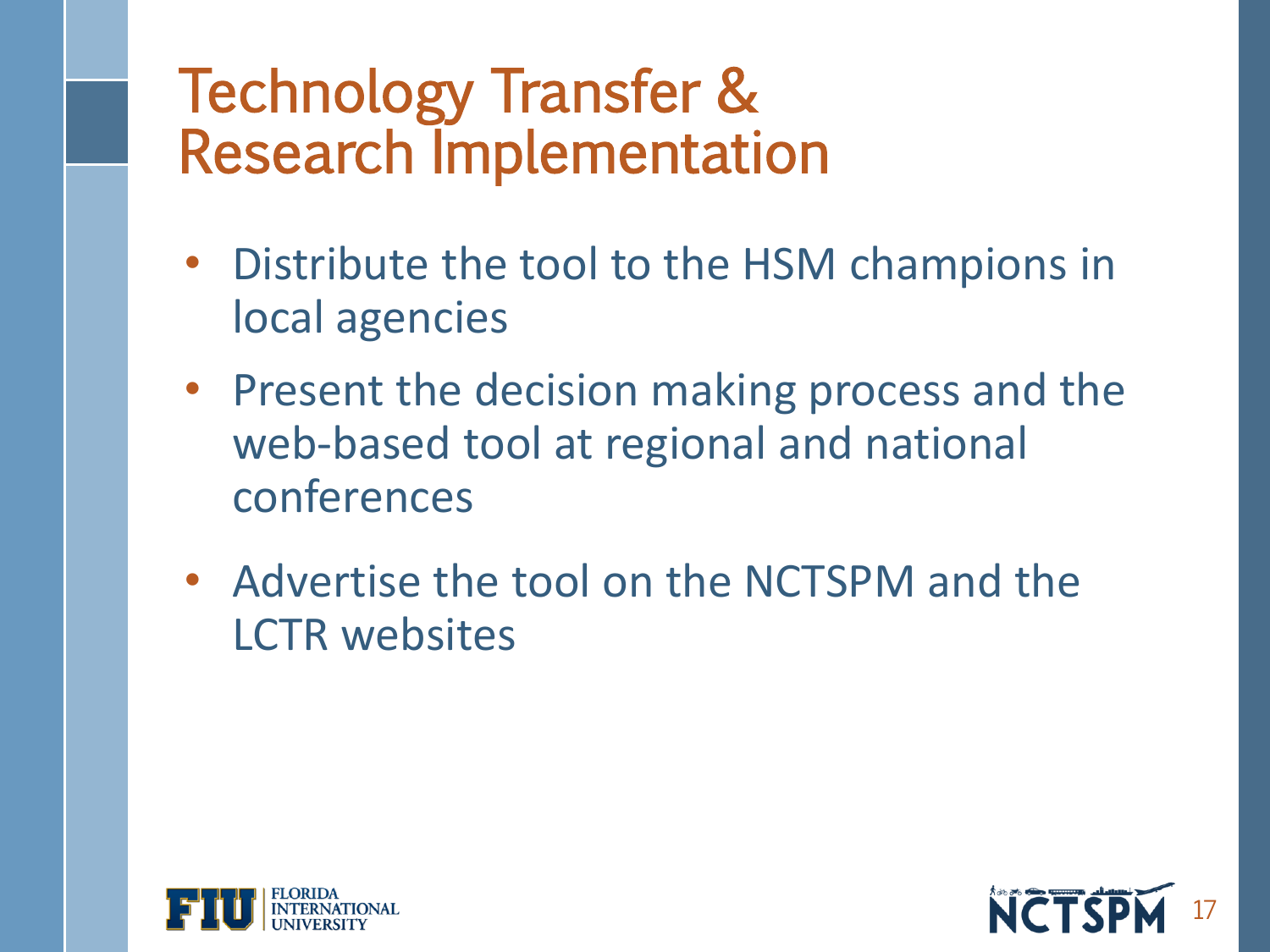## Education Efforts

- The tool will be introduced to the graduate and undergraduate students at FIU
- The research involves one graduate student
- The student aims to present the research results at:
	- FIU graduate seminar event
	- **2016 TRB Annual Meeting**
	- **Florida-section and International ITE meetings**